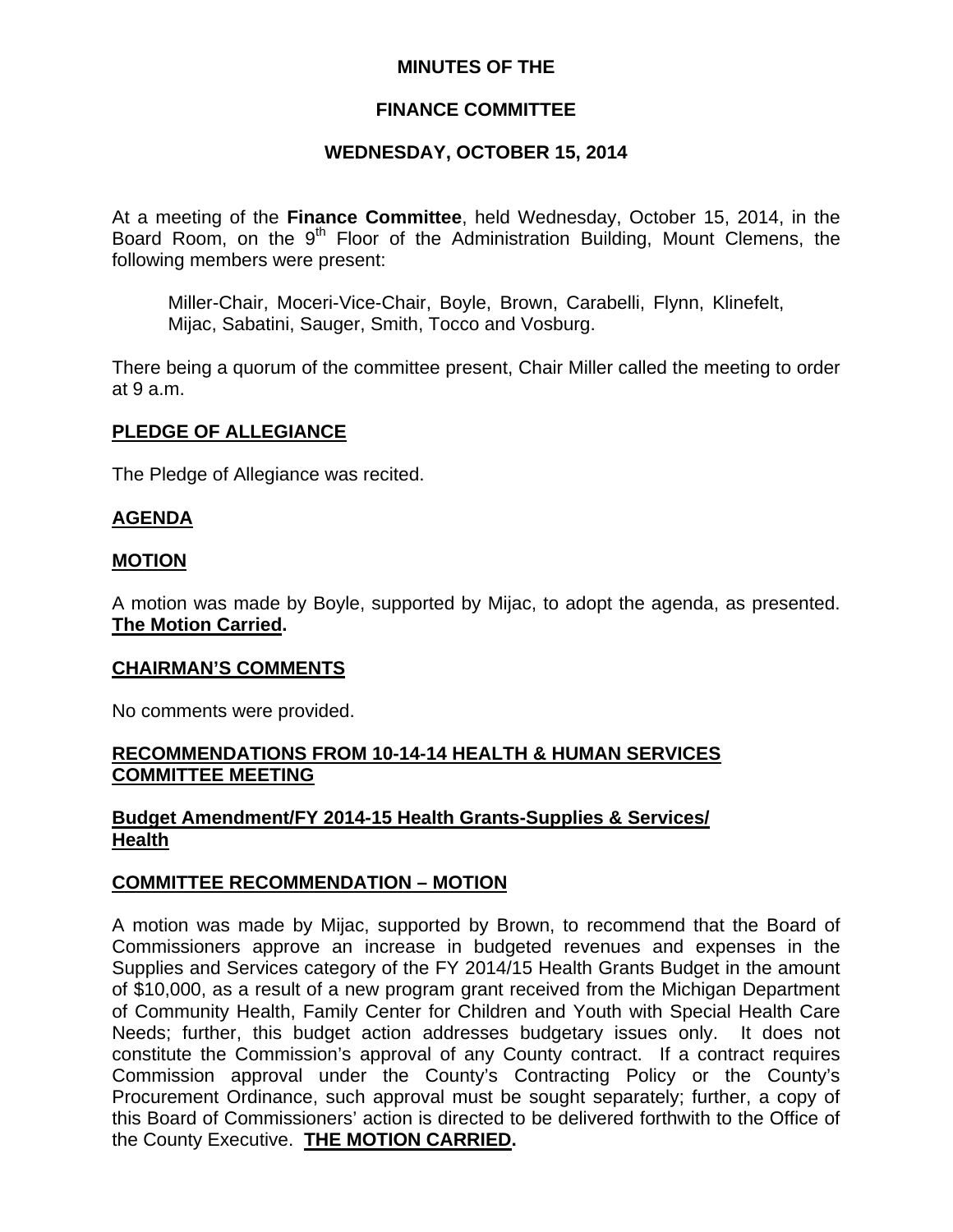# **Budget Amendment/FY 2014-15 Health Grants-Infant Safe Sleep Initiative**

## **COMMITTEE RECOMMENDATION – MOTION**

A motion was made by Carabelli, supported by Flynn, to recommend that the Board of Commissioners approve an increase in budgeted revenues and expenses in the 2014- 15 Health Grants Budget in the amount of \$22,500 for the Infant Safe Sleep Initiative; the budget categories being increased are as follows: full-time wages - \$3,214; FICA/Medicare - \$181; pension/retiree health care - \$648; employee health/dental/life insurance - \$423; workers comp/other - \$34; supplies/services - \$17,515; internal services - \$485; total amount - \$22,500; further, this budget action addresses budgetary issues only. It does not constitute the Commission's approval of any County contract. If a contract requires Commission approval under the County's Contracting Policy or the County's Procurement Ordinance, such approval must be sought separately; further, a copy of this Board of Commissioners' action is directed to be delivered forthwith to the Office of the County Executive. **THE MOTION CARRIED.** 

## **RECOMMENDATION FROM 10-14-14 INFRASTRUCTURE COMMITTEE MEETING**

# **MDOT Contract for Staffing of Traffic Operations Center for FY 2014-15/ Department of Roads**

### **COMMITTEE RECOMMENDATION – MOTION**

A motion was made by Carabelli, supported by Smith, to recommend that the Board of Commissioners approve the MDOT contract outlining scope of work and funding for staffing of the Traffic Operations Center for Fiscal Year 2014-2015; further, a copy of this Board of Commissioners' action is directed to be delivered forthwith to the Office of the County Executive. **THE MOTION CARRIED.** 

### **2014 MACOMB COUNTY APPORTIONMENT REPORT**

### **COMMITTEE RECOMMENDATION – MOTION**

A motion was made by Carabelli, supported by Sauger, to recommend that the Board of Commissioners adopt the 2014 Macomb County Apportionment Report as prepared by the Finance Department; further, a copy of this Board of Commissioners' action is directed to be delivered forthwith to the Office of the County Executive.

Interim Finance Director Steve Smigiel and Equalization Director Steve Mellen were present. Mr. Smigiel provided an overview of the report. He referred to page 10, taxable value increase, and noted that a zero percent increase was budgeted.

The following commissioners spoke: Brown, Vosburg, Mijac and Miller.

Chair Miller called for a vote on the motion and **THE MOTION CARRIED.**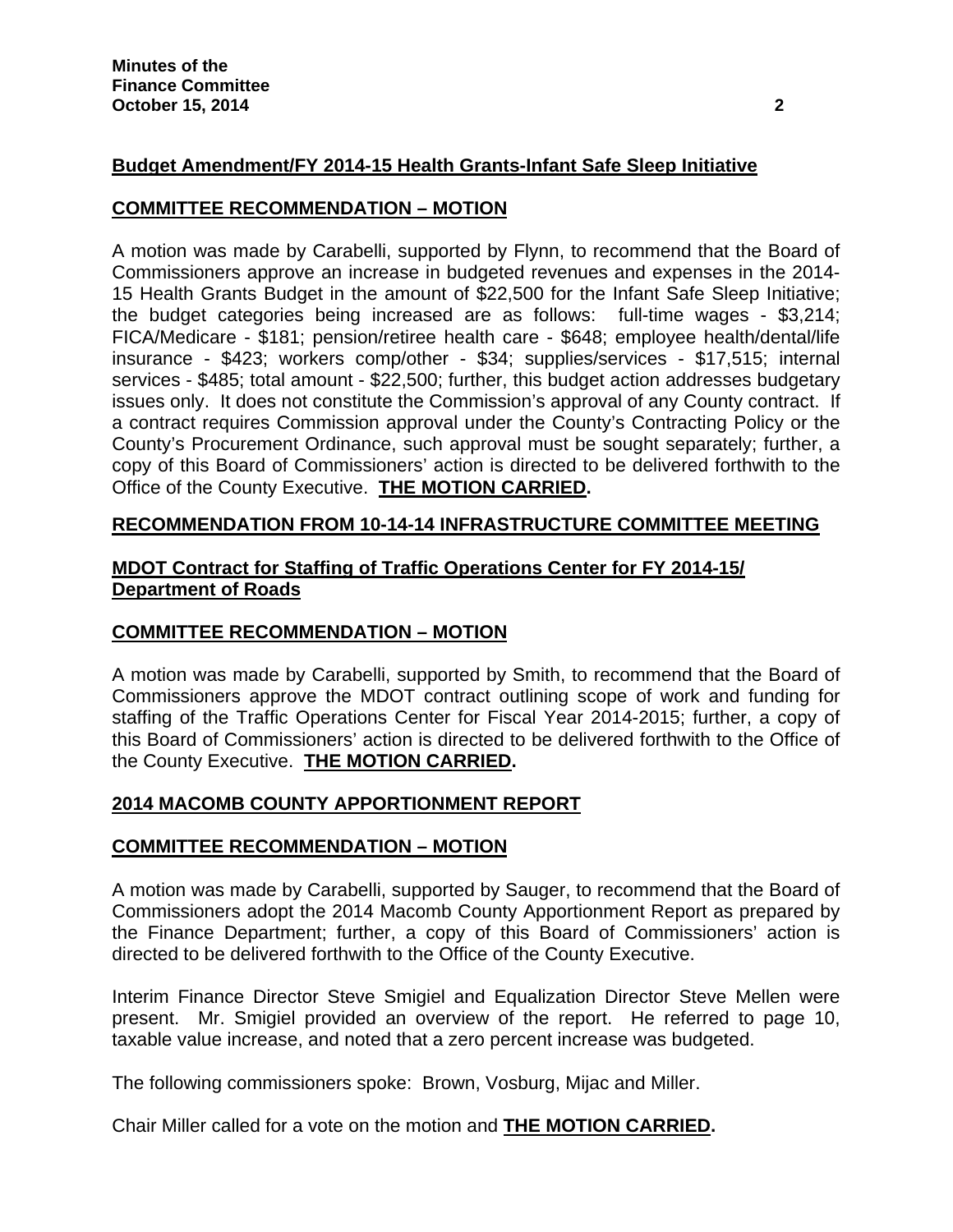# **DISCUSSION ON REINSTATEMENT OF DROP (DEFERRED RETIREMENT OPTION PROGRAM) PROGRAM FOR NON-UNION EMPLOYEES**

Eric Herppich, Human Resources Department Director, provided a summary of the DROP program and provided rationale for extending the program to non-union employees.

The following commissioners spoke: Miller, Vosburg, Tocco and Sabatini.

Louise Gates, Actuary from Gabriel, Roeder, Smith and Company, provided an overview of the study they performed on the proposed changes in pension benefits for general nonunion employees as it pertains to the DROP Program.

The following commissioners spoke: Miller, Flynn, Vosburg and Klinefelt.

# **MOTION**

A motion was made by Tocco, supported by Smith, to receive and file the report provided on the reinstatement of DROP Program. **The Motion Carried.** 

## **EXECUTIVE SESSION TO DISCUSS LABOR NEGOTIATIONS**

### **MOTION**

A motion was made by Tocco, supported by Carabelli, to enter into Executive Session for the purpose of discussing labor negotiations. **The Motion Carried.**

In accordance with the motion, committee entered Executive Session at 9:42 a.m., with it concluding at 9:48 a.m.

# **RATIFICATION OF 2015 WAGE RE-OPENER WITH AFSCME, LOCAL 411**

### **COMMITTEE RECOMMENDATION – MOTION**

A motion was made by Tocco, supported by Sauger, to recommend that the Board of Commissioners approve ratification of a 2015 wage re-opener with the American Federation of State, County and Municipal Employees (AFSCME), Local 411, as an amendment to the 2014-2016 Collective Bargaining Agreement; further, a copy of this Board of Commissioners' action is directed to be delivered forthwith to the Office of the County Executive. **THE MOTION CARRIED WITH CARABELLI, SABATINI AND VOSBURG VOTING "NO."**